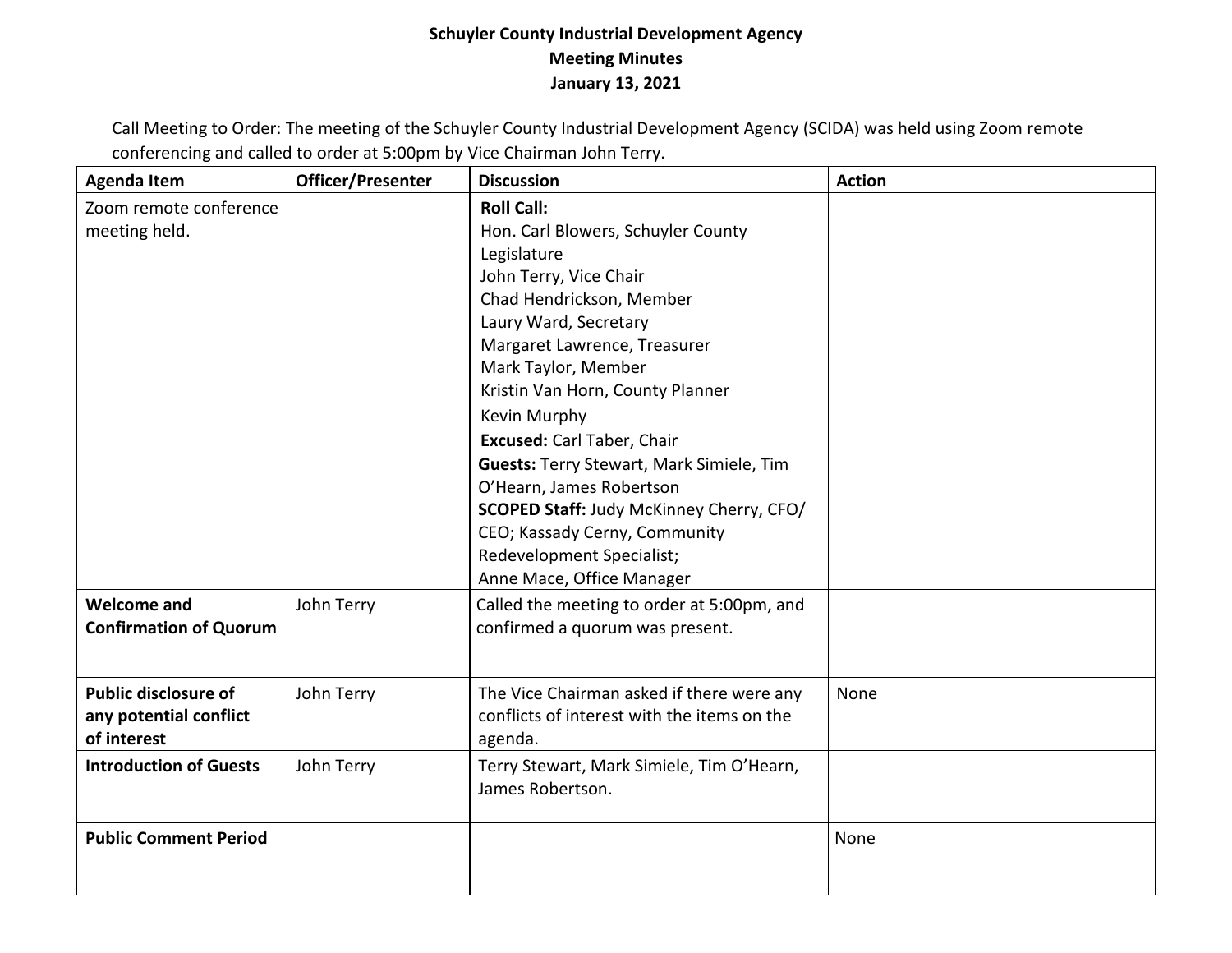| Minutes - December 9,<br>2020<br>Treasurer's Report -<br>October 2020 | John Terry<br>Margaret Lawrence | Minutes of the December 9, 2020 meeting<br>were presented.<br>The October 2020 financial statements were<br>presented and reviewed. The October<br>Financial Statements were not reviewed at<br>the last meeting. There was minimal activity<br>in October. December Financials were not<br>ready yet due to timing. | Motion was made by Margaret Lawrence<br>to approve the December 9, 2020<br>Minutes; second by Mark Taylor. Motion<br>carried, unanimously.<br>Motion was made by Laury Ward to<br>approve the October 2020 Financial<br>Statements; second by Chad<br>Hendrickson.<br>Motion carried, unanimously.                                                                                                                                                                                                                                                                                                                                                                                                                                                                                                                                                                                                                                  |
|-----------------------------------------------------------------------|---------------------------------|----------------------------------------------------------------------------------------------------------------------------------------------------------------------------------------------------------------------------------------------------------------------------------------------------------------------|-------------------------------------------------------------------------------------------------------------------------------------------------------------------------------------------------------------------------------------------------------------------------------------------------------------------------------------------------------------------------------------------------------------------------------------------------------------------------------------------------------------------------------------------------------------------------------------------------------------------------------------------------------------------------------------------------------------------------------------------------------------------------------------------------------------------------------------------------------------------------------------------------------------------------------------|
| <b>New Business</b>                                                   |                                 |                                                                                                                                                                                                                                                                                                                      |                                                                                                                                                                                                                                                                                                                                                                                                                                                                                                                                                                                                                                                                                                                                                                                                                                                                                                                                     |
| 2021 Officer Nominations John Terry                                   |                                 | <b>Treasury renomination: Margaret Lawrence</b><br>Secretary renomination: Laury Ward<br>Vice Chairman renomination: John Terry<br>Chairman renomination: Carl Taber                                                                                                                                                 | Motion was made by Carl Blowers to<br>renominate Margaret Lawrence for the<br>2021 Treasurer seat; second by Mark<br>Taylor. Motion was made by Carl<br>Blowers to close nominations; second by<br>Mark Taylor. Motion carried,<br>unanimously.<br>Motion was made by Margaret Lawrence<br>to renominate Laury Ward the for the<br>2021 Secretary seat; second by Mark<br>Taylor. Motion was made by Mark Taylor<br>to close nominations; second by Carl<br>Blowers. Motion carried, unanimously.<br>Motion was made by Laury Ward to<br>renominate Carl Taber for the 2021<br>Chairman; second by Mark Taylor.<br>Motion was made by Mark Taylor to<br>close nominations; second by John Terry.<br>Motion was made by Mark Taylor to<br>renominate John Terry for the 2021 Vice<br>Chair; second by Carl Blowers. Motion<br>was made by Mark Taylor to close<br>nominations, second by Laury Ward.<br>Motion carried, unanimously. |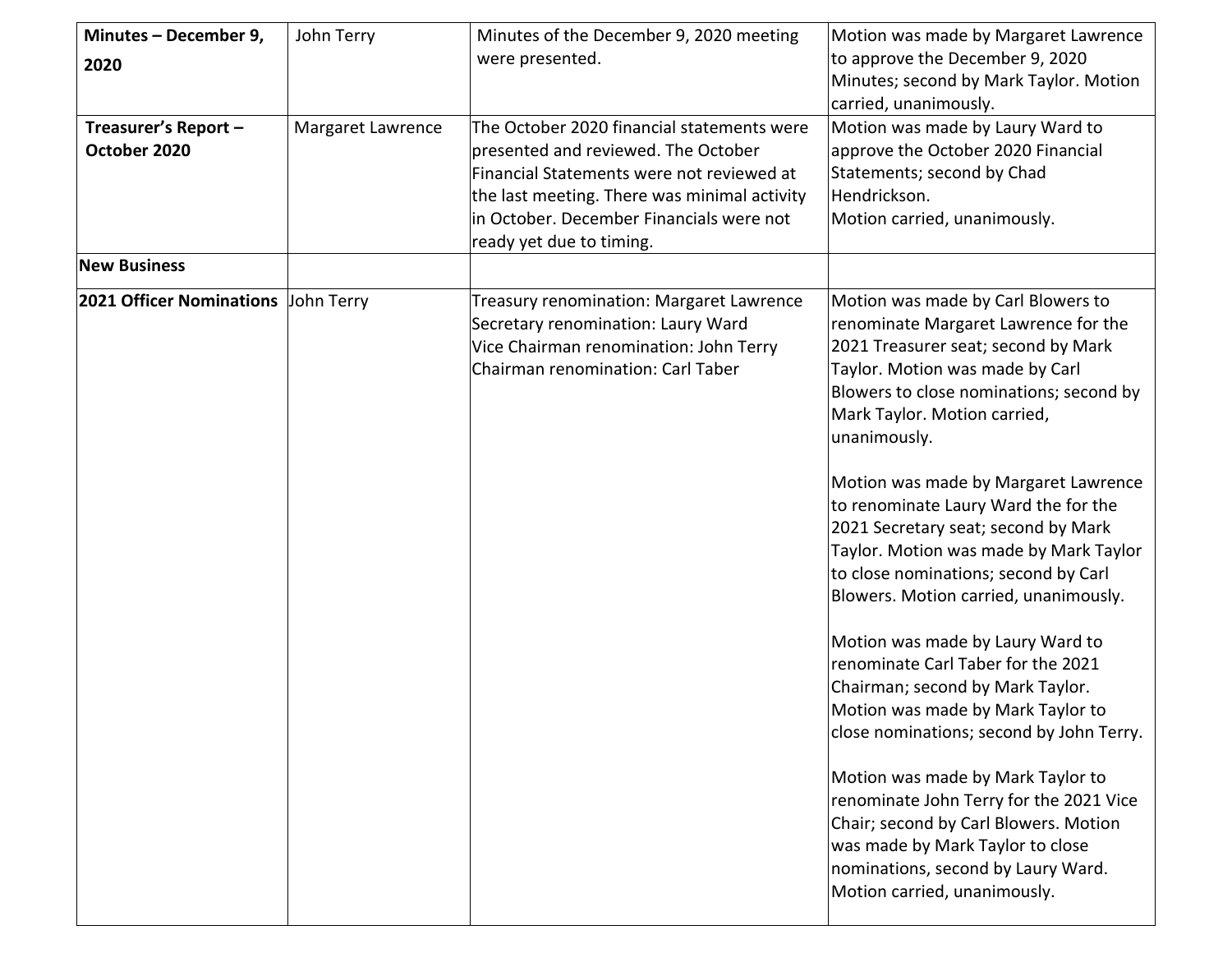| <b>PILOT Review</b><br><b>FLX Gateway Enterprise,</b><br><b>LLC</b> | <b>Judy McKinney Cherry</b>                  | Reviewed FLX Gateway PILOT for the<br>Business Park. Application was received in<br>2017; PILOT began in 2018 through the end<br>of 2033 (15 yr. PILOT). Terms of the PILOT<br>state that the assessed value of the property<br>will be frozen for 5 years. After 5 years the<br>remainder of the PILOT will be 10% more for<br>the net new value. By the end of the 15<br>years, the PILOT will be at full taxes. The cost<br>benefit was reviewed. |      |
|---------------------------------------------------------------------|----------------------------------------------|------------------------------------------------------------------------------------------------------------------------------------------------------------------------------------------------------------------------------------------------------------------------------------------------------------------------------------------------------------------------------------------------------------------------------------------------------|------|
| A.B.O./PAAA Updates                                                 | Judy McKinney Cherry                         | NYS EDC will be holding annual meeting. The None<br>2020 Audit will be held the week of February<br>8. The yearly reporting will need to be<br>uploaded to the PAAA site.                                                                                                                                                                                                                                                                            |      |
| Finance                                                             | Judy McKinney Cherry                         | No meeting was held.                                                                                                                                                                                                                                                                                                                                                                                                                                 | None |
| Governance                                                          | Judy McKinney Cherry                         | Governance committee met and attended<br>sexual harassment training for 2021.                                                                                                                                                                                                                                                                                                                                                                        | None |
| <b>Audit</b>                                                        | Judy McKinney Cherry                         | No meeting was held but a meeting needs to None<br>scheduled. SCOPED put out an RFP and chose<br>to remain with Insero & Co.                                                                                                                                                                                                                                                                                                                         |      |
| <b>Ongoing Business</b>                                             | Judy McKinney Cherry<br><b>Terry Stewart</b> | The Board voted to approve the transfer of<br>the lease from Josh Navone to Terry Stewart.<br>There is a concern regarding insurance. In<br>order to meet the needs of the County, Terry<br>is working with his insurance carrier to<br>remedy any insurance issues. Terry<br>introduced himself as well as his insurance<br>agent and reviewed the information.                                                                                     | None |